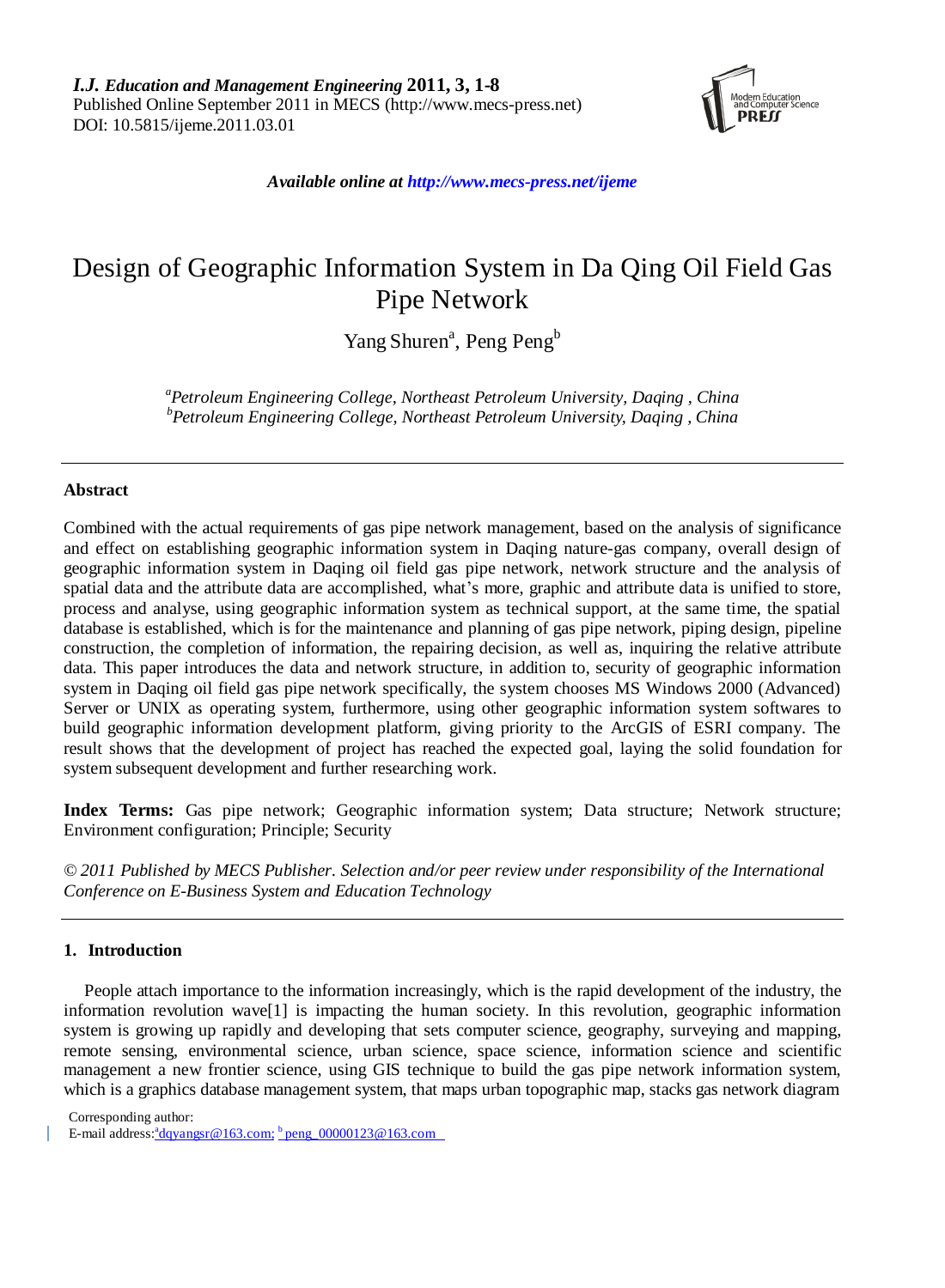and associates the corresponding pipe and equipment with graphics. The system assists management personnel in all to file management, maintenance and handle the sudden accident from the dot, line, face on the electronic map[2], that has the traditional file management incomparable advantages of accurate and fast.

With the continuous expansion of the size of oildom and Daqing and the increasingly improvement of enterprise modernization, digitization and science degree, the gas pipe network architecture of Daqing oilfield gas limited liability company will be more and more intensive, complicated and there will be more frequent updates, in addition, wovened with the water supply, the power supply and other pipe network together, different laying of times and construction standards, all kinds of pipeline accidents, such as gas interruption, leakage and burst pipe sometimes happen as well. The job pressure of network reconstruction, pipeline leak repair has a strong impact on the life and work order of urban residents and oildom. In order to adapt to the development of Daqing oilfield gas industry and improve the modern management level, it is imperative to establish and make full use of pipe network geographical information system, which can provide various professional required information for assignments, such as, gas planning, design, construction, safety supply, production scheduling, equipment maintenance, pipeline network transformation and rescue and so on.

# **2. The general structure**

According to the establishment principles of geographic information system in Daqing oilfield gas pipe network, the construction of the system and the functional requirements are closely related to the development goal the system, the specific goals should be built based on scientific and reasonable user demand analysis. Therefore, different cities and departments have certain differences on the construction and function of system, generally speaking, the urban pipe network geographic information system should have the following basic functions: data acquisition, editorial changes, storage administration, inquiry statistics, information output, analysis and operation of pipe network, three-dimensional network generation, subsystem or functional module.

#### *2.1 Data Structure of System*

#### *2.1.1Basic topographical map spatial databases.*

The application can't do without the support of basic topographical map, which not only is the the background picture of pipe network, but also provides terrain reference for profile analysis of pipe network. Therefore, while establishing the geographical information system of pipe network, basic topographical map spatial databases should be built, which should contain topographic maps and attributes information.



Fig 1. Basic topographical map spatial databases creation process.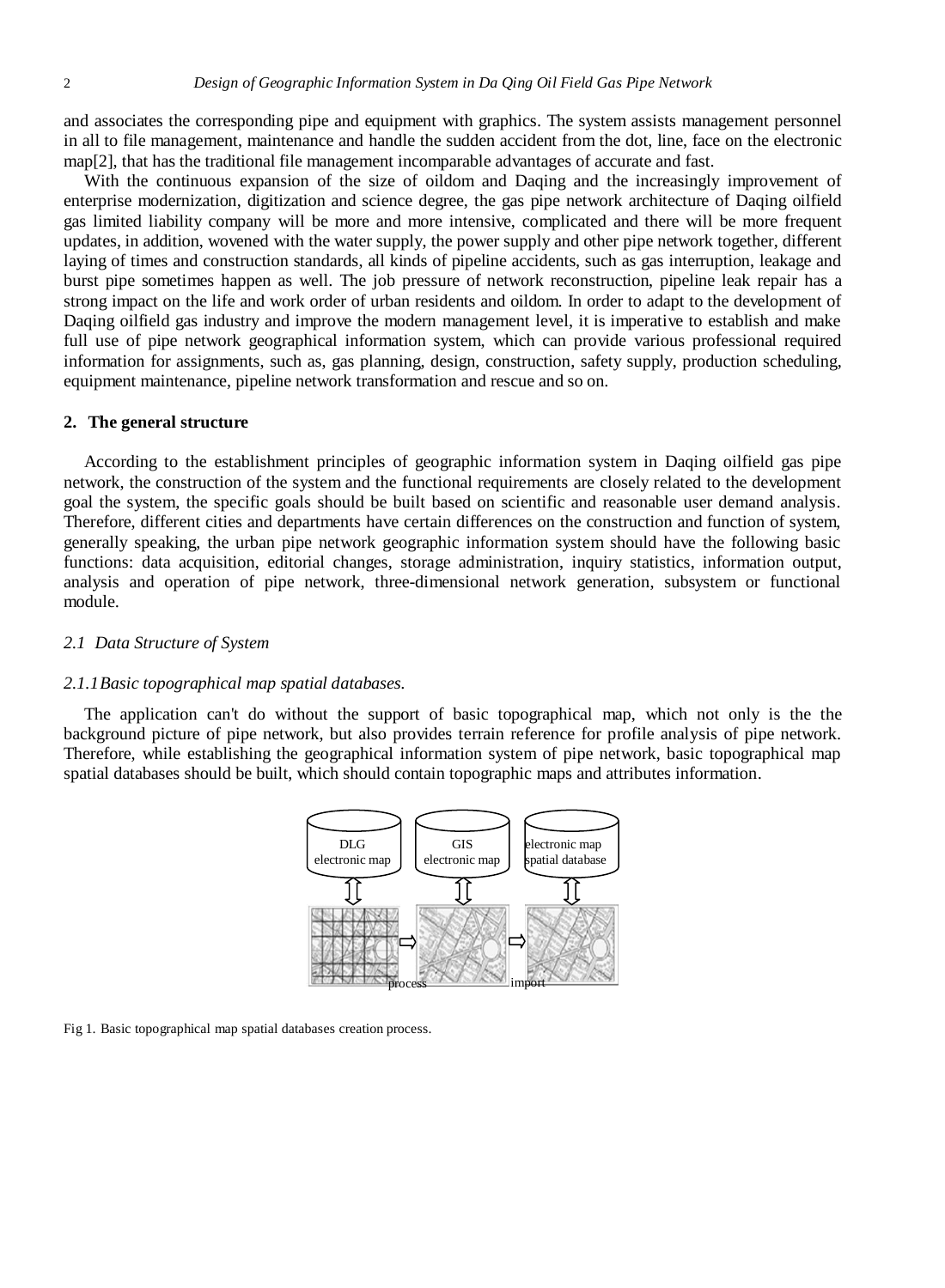Electronic map spatial database mostly contain vector data (basic topographic maps data, part of the special current information extracted by basic topographic maps, grade control point data) and raster data[3] (the important products of digital surveying and mapping production, there are lots of advantages of intuitive, informative, and readable).



Fig 2. Vector data model.



Fig 3. Raster data model.

# *2.1.2Gas pipe network spatial databases.*

Aiming at the different information source, different methods to obtain and deal with the data must be adopted, the technology those are often used including: collection of field data, which plays the characteristic of terrestrial digital mapping is flexible and easy to modify, having local measurement and real-time update, so as to keep topographic maps "fresh" all along; the original drawing (base map) data acquisition, which is divided into manual digital input, the scanned vectorization and tie point graph; data conversion format: processing the existing gas data network data of electronic format to generate pipe network database of geography that meets the requirements of geographic information system.

#### *2.1.3Geographic information base management based on Client/Server.*

Client/Server, which not only is main stream architecture of modern computer system, but also lowcost and open. The management of geographic information base, with the Client/Server for benchmark model, is divided into two levels: (1) using DBMS as the main part of database management platform of geographic information system[4] (including spatial information and related attributes information), however, geographic information is integrated into the RDBMS through spatial database engineering (ArcSDE 9.x), (2) geographic information database server is constituted by DBMS, moreover, using all kinds of application softwares, which are developed by ARCINFO 9.x or ARCVIEW 9.x as client, that is Client/Server.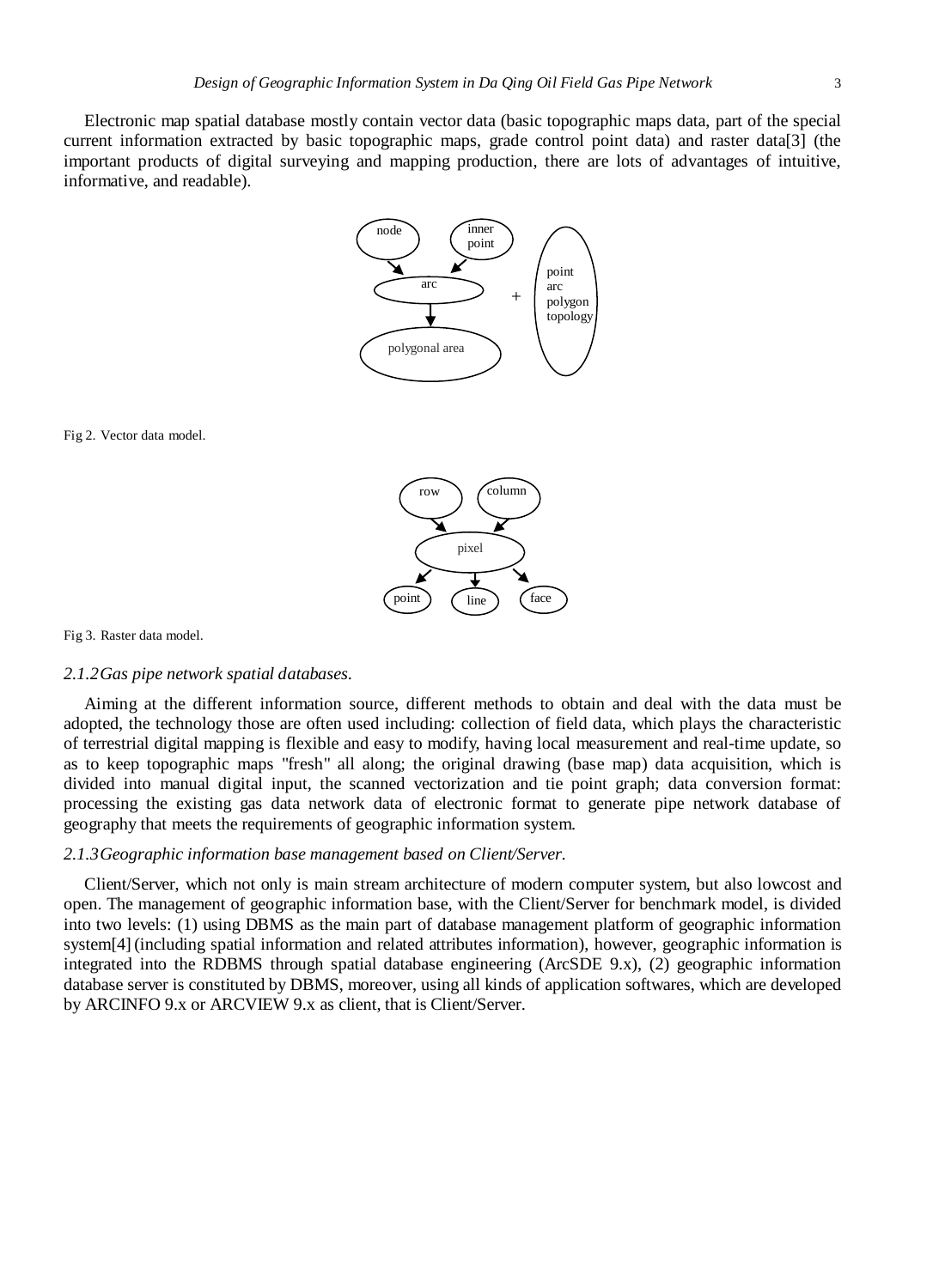

#### Fig 4. The management of database

## *2.2 Network Structure of System*

# *2.2.1Network topology.*

The system will constitute the wide-area network in the city, which is going to form the central application of gas geographic information in Daqing, so that it can connect every application sever and local area network with gas geographic information base to interact and data transmission, whose reliability and function play an important role of all the system. The network topology of system is a centralized network topology with a physical layout that resembles a star. the backbone network puts to use the routing fabric, the communication protocol of backbone network is TCP/IP, and communication medium is the fiber network.

# *2.2.2The dynamic data replication.*

In order to guarantee the security of data system, database snapshot of Oracle is put to use, backing up the system data at regular time. Using database snapshot to do the dynamic data replication, it can specify the time cycle of data updated and the reproduction process of database automatic management.

#### *2.3 System Security*

# *2.3.1System security of hosts.*

To provide user confirmation and check permissions for login, which is used for prohibiting illegal user from using computer. For the prevention from infection and destruction of viruses and worms, users check the system with special software and upgrade it at regular intervals (or using virus-fire wall and platform).

# *2.3.2Data security.*

Data security refers to mainly consistency and integrality of the spatial data. It has access an efficiency management of system privilege by the means of security management subsystem, at the same time, doing the check permissions user log in, according to the function of the authority open and shielding system, prevent unauthorized users modifying and destructing the data by system operation. In order to avoid unauthorized users to modify attribute data[5] of system, it is important to set user privilege control, system administrator backup the database and share files at fixed period to prevent the destruction of hardware damaging data security. Using the relevant functions of Oracle to backup the database.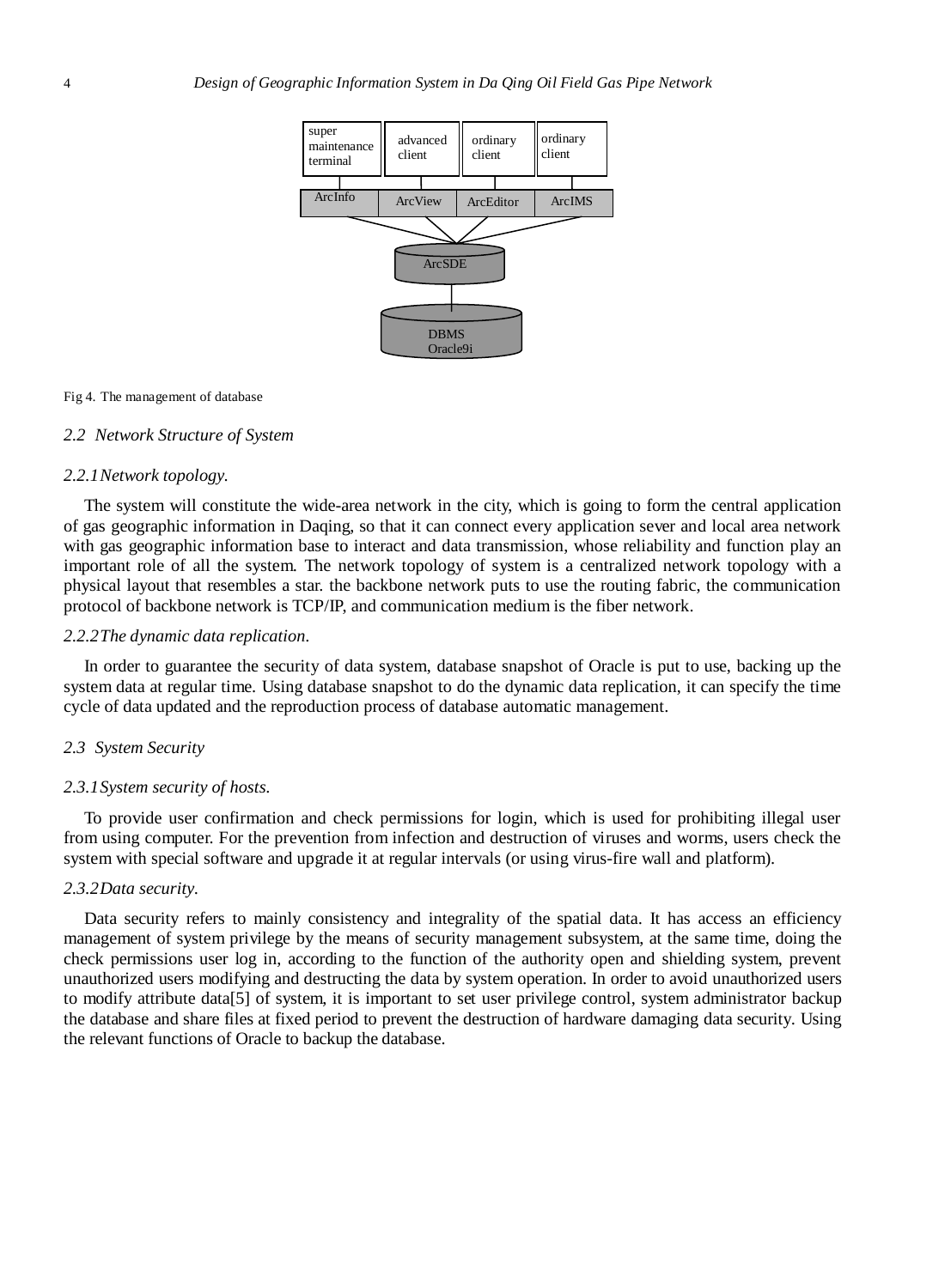#### *2.3.3Network security.*

In order to prevent the infection and destruction of viruses and worms, in addition, lawless users in the network are likely to threaten on the network security seriously at any moment, it is must to make use of the technology of software and hardware firewall, limiting the specific Internet users access system using security mechanism built-in IMS.

# **3. The system environment configuration**

The application of geographical information system has to store plenty of map data, while selecting and processing map and do lots of calculation and transformation. Therefore, it requires a high degree of ability of operating rate, storing capacity and graphic processing.

#### *3.1 Software Environment of System*

#### *3.1.1Operation system platform.*

Server operating system platform: using high-quality computer or minicomputer as master server and MS Windows 2000 (Advanced) Server or UNIX as operating system; client operating system platform: using Windows 2000 Professional to operate the application of ArcInfo 9.x.

# *3.1.2Geographic information system platform.*

Using other geographic information system software to build geographic information development platform and giving priority to the ArcGIS of ESRI company, the system supporting platform software of geographic information in ArcGIS software of ESRI company mainly, including ArcInfo 9.x, ArcSDE 9.x, ArcIMS, ArcGIS Engine9, MrSid.

# *3.1.3Data base management system.*

This system makes use of Oracle 9i as the database platform of all application system. Oracle and ArcSDE 9.x are the core of the solution to establish enterprise level geographic information system.

## *3.1.4The development platform.*

The system chooses VB  $6.0+VC+6.0$  as the main development platform of system.

#### *3.2 Hardware Environment of System*

# *3.2.1The system server.*

Database server, Web publish server and the primary domain control server are all needed. In order to keep hardware of system compatibility and consistency, considering the hardware maintenance and security of system, it is better to use IBM as system server.

# *3.2.2Client.*

Client is applied to input and inquire the data, which is the user interactive interface to get geographic information from database, it meets the requirements to use current middle and top grade computer. The specialized geographic information system client should make use of high-end computer, owing to collect, store and manage the spatial data, as well as the complicated data modeling and analysis.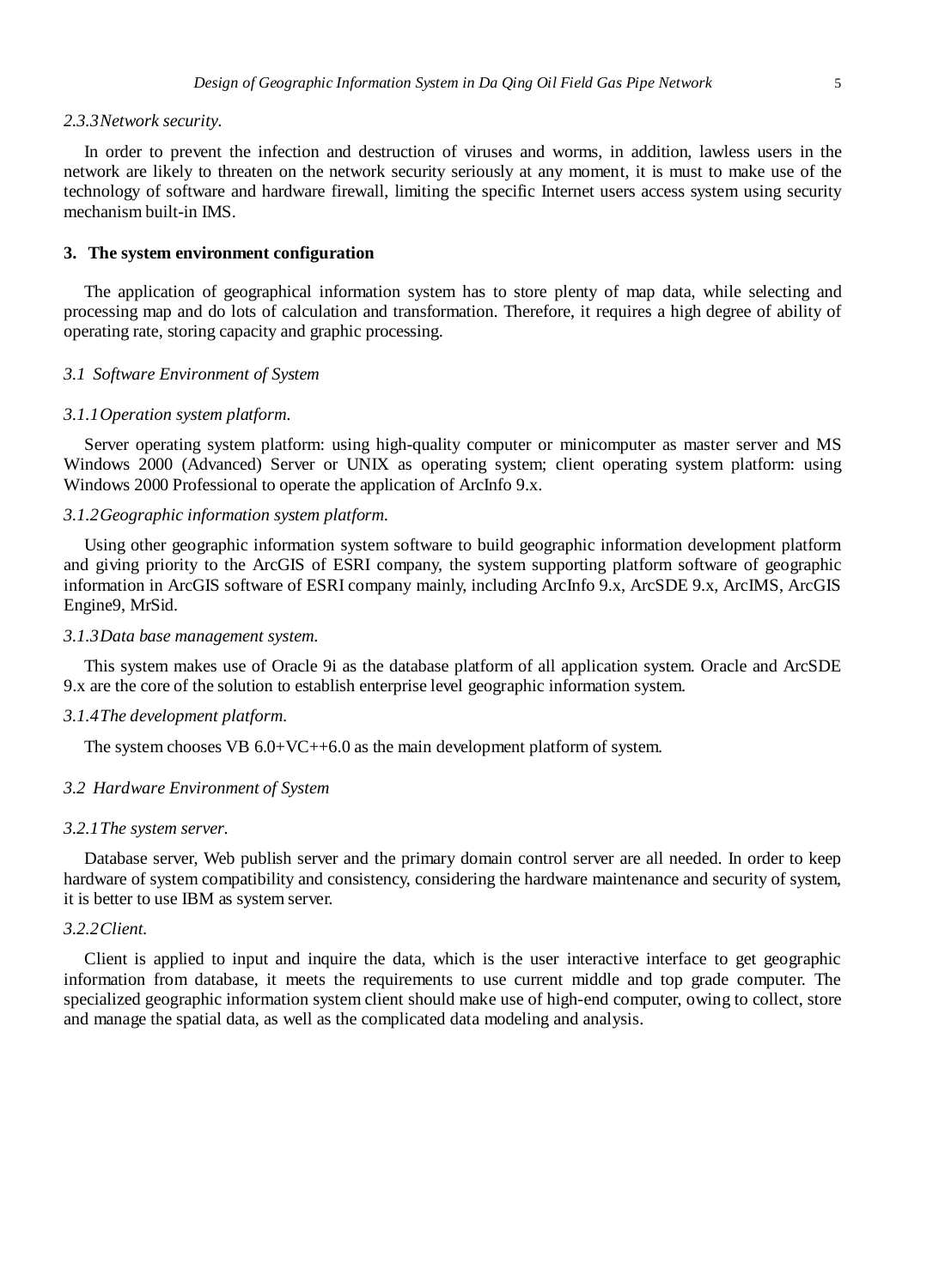# *3.3 Network Environment of System*

#### *3.3.1Wide area network.*

WAN is made up of backbone<sup>[6]</sup> network, the high speed communication network and the routes. Backbone network connect server with all LAN, using FDDI double-loop fiber network can meet the requirements of UBGIS. Configurating the remote router and using the high speed communication network, which is applied for posts and telecommunications network, connect LAN of each unit with backbone network separately.

#### *3.3.2Local area network.*

Ordinary or fast Ethernet is used to meet the requirements of operation service.

#### *3.3.3Transmission control protocol/Internet protocol*

Using TCP/IP, there are some characteristics as follows: network technology is independent and independence of the hardware of any manufacturer; connect capability is strong, any two computers can exchange the information in the Internet; supporting the standard protocol for applications, including email, file transfer, remote registry and so on.

#### **4. The normalization and standardization of system**

The most important characteristic of GIS is to keep lots of information from each department and major unified management, according to the certain standards and norms, so as to have a data base of standardization and normalization, moreover, it can achieve the standardization and automation of the government office by means of the standardized operation procedures from information system.

# *4.1 Principles of Normalization and Standardization*

Coding scheme should apply for the collection, storage, retrieval, analysis, output and exchange of topographical elements with the large-scale urban digital topographic maps and the production of pipe networks graph, as well as the establishment of all kinds of spatial information[7] system; item, meaning and symbol configuration of network elements should obey the rule of national or industry standards; be appropriate for the application and management of modern computer and database technology and the purpose of digital cartography, according to the attributes and characteristics of topographical elements, make the scientific classification to form the classification scheme of system; code structure of project keep appropriate allowing for expansion; not limiting the map scale of pipe network, the same element has the only classification code with variable scales of map library; the planning has stronger portability and easy to exchange with the different coding schemes.

#### *4.2 Principles of Network Coding*

At present, the code of burning pipeline and underground facilities points in Daqing is mainly blank, the comparision between graph and card is so difficult, which leads to the great inconvenience to file management, equipment maintenance, the management of rushing to repair, scheduling and operating. Therefore, coding to the pipeline of the achievement of field completion measurement in a unified way becomes so important, which can ensure the unique identification code of system.

# *4.2.1Coding of pipe section (numeric type).*

A pipeline is made up of multi-step pipe sections on the each road, pipe section is a section of pipeline to analyse the pipe network for convenience, which can use tee joint point, four-way point, metamorphic point or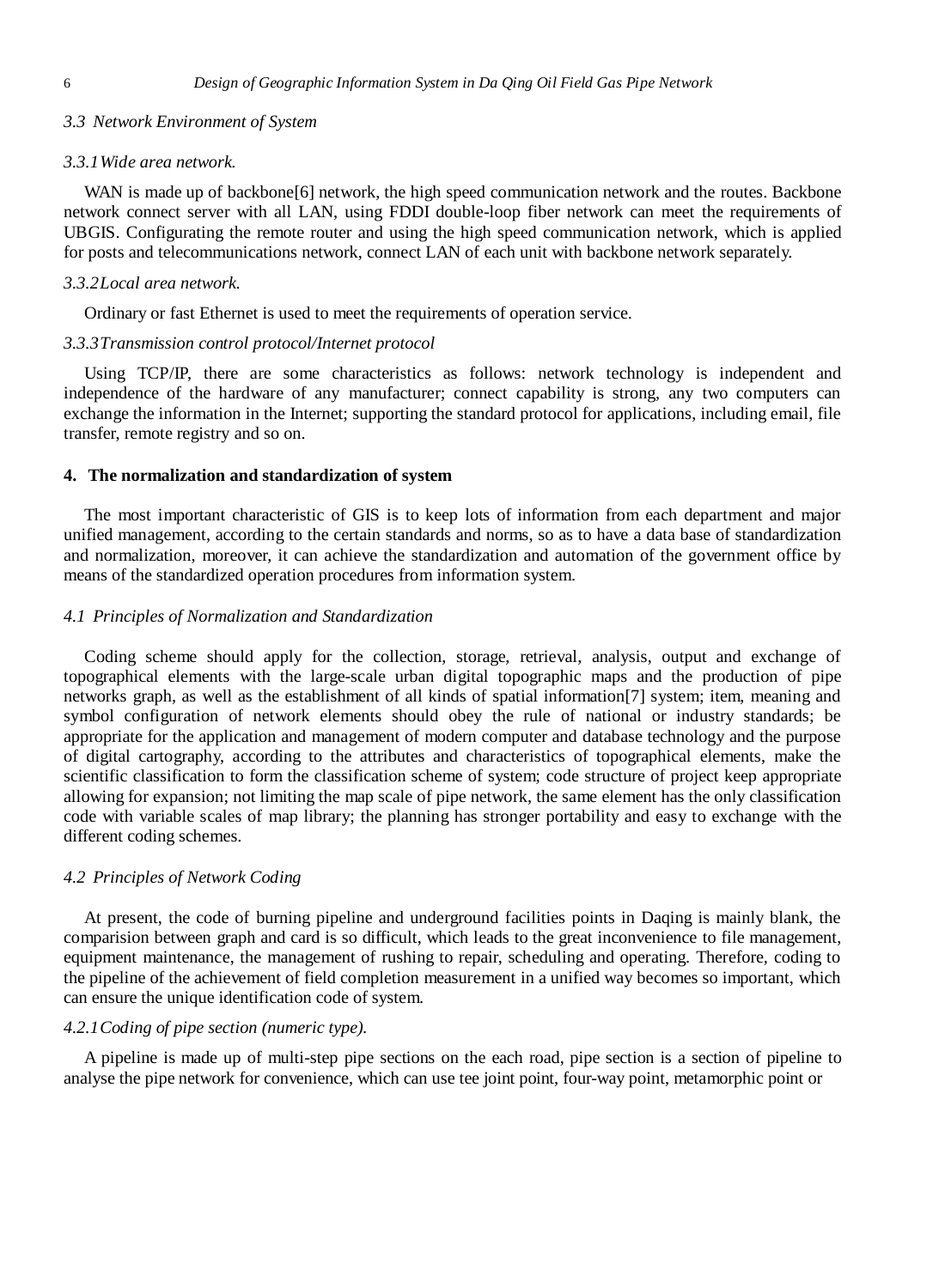variable diameter point as the crossover points of pipe section. Underground pipe network generally is buried along the road, so it can use the road code as alignment code, the structure of coding as follows (ten digit):

| localization and division code | direction code | road code  |
|--------------------------------|----------------|------------|
| xх                             | X              | <b>XXX</b> |
| coding of pipeline             | serial number  |            |
|                                | xх             |            |

*4.2.2Coding of pipe points (character type).*

| 5000 map sheet code | 2000 map sheet code |
|---------------------|---------------------|
| <b>XXXX</b>         | X                   |
| 1000 map sheet code | 500 map sheet code  |
| X                   | X                   |
| 5000 map sheet code | 2000 map sheet code |
| <b>XXXX</b>         | X                   |
| type                | serial number       |
| X                   | <b>YYY</b>          |

The detailed operational requirements as follows: the two former show the code of 1:5000 topographic maps concordance list; 2000 map sheet code, such as: 1, 2, 3, 4; which is the same as 1000 and 500 map sheet code; type code: T is pressure regulating station, S is well, F is valve well, J is node, G stands for tank station, the serial number is from 001 to 999 according to the sequential arrangement, from north to south or from west to east.

# *4.2.3Numbers of the valves (character type).*

In the south: from XX Road to XX Bridge for boundary, the writing direction is from east to west or from north to south; in the north: the boundary is the same as above, but the writing direction is from south to north; the trunk pipe: using the road name to fill in; the branch pipe: it is divided into left and right, that is, writing odd numbers on people's left hand side, and the other side to write even numbers; the valves of adding midway: the valve which is between two valves is written "the newly increased valve".

# **5. Conclusions**

According to system architecture and the characteristics of gas pipe network data, the analysis of spatial data and attribute data is finished, so as to achieve the design of database and software implementation. If the user has the new requirements after operating the system, the module can be developed to connect the original system, which shows that the system owns the better expandability.

Based on the analysis of the data characteristics and spatial data storage of gas pipe network, a strategy of image transmission is given to be suitable for Web. Preprocessing the image, grid registration, the feasible registration strategy can be proposed according to the actual situation and get the quintessence from others.

The development of urban gas geographic information system is a lengthy process, which needs the mutual efforts from the program developer and gas technicist, so as to enable the system function to consummate unceasingly.